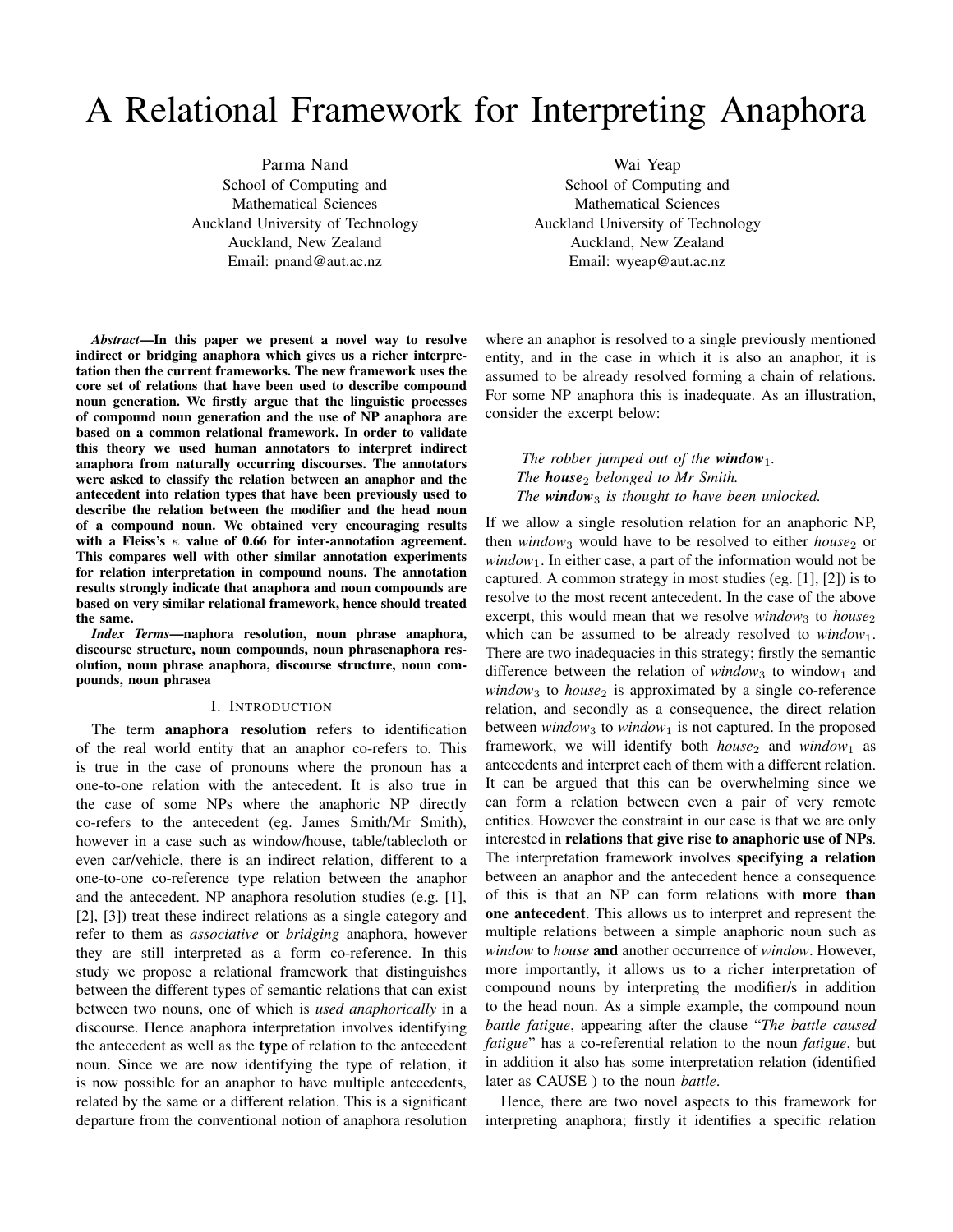between the anaphor and its antecedent. Secondly, it also interprets modifiers beyond using them to merely identify the antecedent for the head noun, ie. interprets them in the same way as the head noun. A consequential effect of this is that an NP can have more then one antecedent. Thus this framework enables us to determine the relational dependence of an anaphoric NP to all other NPs in the discourse.

## II. RELATED WORKS

NP anaphora resolution has received considerably less attention from computational linguists compared to pronominal anaphora even though the proportion of NP anaphora in natural discourses is either comparable or more then the proportion of pronominal anaphora. The reason for this seems to be because the problem of pronoun resolution much better defined compared to NP anaphora. This complexity of the problem also explains why whatever published work is available on NP anaphora resolution, is predominantly focussed on NPs that are definite descriptions (eg. [1], [2], [4], [5]) with the accompanying task of identifying whether a definite NP is anaphoric or not. NP resolution in these studies involves identifying a single previously mentioned noun that the anaphoric NP refers to. There are two categories of anaphora; direct and associative. The direct category includes cases in which an NP directly co-refers to another entity such as the case of *he/John*. The associative category includes cases such as *window/house*. Some of the studies such as [1] have gone a step further to specify the actual associative relation in terms of synonymy<sup>1</sup>, hyponymy<sup>2</sup> and meronymy<sup>3</sup>. The motivation for these relations seems to have risen from organization of the lexicon, WordNet [6] which is used to bridge the meanings between the anaphor and the antecedent.

This paper argues that the noun compound generation process and the anaphoric use of NPs are similar linguistic processes, hence they have to be based on a common relational framework.

A compound NP of the form  $noun + noun$  (N + N) consists of two nouns which have some underlying semantic relation ([7], [8], [9]). According to these studies use of compound NPs is highly *productive* rather then *lexical*. In this productive process, compound NPs are formed by a producer on the fly as a discourse is being produced rather then recalled and used from a lexicon. This formation of NPs is not totally unconstrained, in other words, a compound NP cannot be formed with any two random nouns. For example, *war man* can not be formed on the basis of the relation "man who hates war" or similarly *house tree* can not be formed from "tree between two houses" [10]. In both the examples there does exist a relation between the nouns, however it is of the type that can be used to form a compound NP. With the exception of [10], the other mentioned studies on compound NPs have assumed that the set of generic relations are finite and characterizable, although the set is not necessarily common among all the studies. Studies

<sup>3</sup>part/whole relation

such as [7] and [8] have attempted to identify these relations, and even though the exact set of relations proposed by the different studies are slightly different, a core set is very similar. An additional aspect highlighted in [8] is that compound nouns can also be formed from "temporary or fortuitous" relations, hence it presents a case for an existence of unbounded number of relations although the vast majority of noun compounds fit into a relatively small set of categories [11].

The relational frameworks used in computational linguistics vary along similar lines as those proposed by linguists. Some works in the computational linguistics (eg. [12], [13]) assume the existence an unbounded number of relations while others (eg. [14], [15]) use categories similar to Levi's finite set. Yet others (eg. [16], [17]) are somewhat similar to [18]. Most of the research to date has been domain independent done on generic corpus such as Penn Tree Bank, British National Corpus or the web.

The later works on noun compounds have followed on from either [19] or [18] with some of them coming up with a slightly different variation while others have defined a finer grained set of relations dictated by the data sets used for the study. For example, [11] reports a set of 43 relations grouped into 10 upper level categories. Most of the relations from different studies can be mapped to an equivalent relation in other studies.

For this study we chose the set of relations proposed by in [19] for two reasons. Firstly, our analysis of corpus for anaphor-antecedent relations seemed to map better to Levi's set of nine relations for noun compounds and secondly more of these relations can be computationally determined from existing lexicons such as WordNet and the Web. In terms of natural language processing, a linguistic theory is only useful if it can be reasonable implemented in a computational system.

[19] proposes that compound NPs are derived from underlying clause or complement structures by the two processes of *predicate deletion* and *normalization*. Her work is based on similar framework as [20] except Less' transformational process is based on verb classifications. Levi proposes that, in the case of normalization, 'the underlying predicate survives overtly in the head noun, with the modifier deriving from either the subject or the object of the underlying S', giving rise to subjective (eg. industrial production) or objective (eg. heart massage) normalization. For the case of predicate deletion, Levi maintains that the number or deletable predicates is limited to only nine primitive relations. They are CAUSE, HAVE, MAKE, USE, BE, IN, FROM, ABOUT and FOR. In the next section we argue that these relations also describe anaphoric use of NPs.

# III. ANAPHORA RESOLUTION FRAMEWORK

In the Introduction we stated that anaphora interpretation and noun compound generation are two indicants of the same underlying relational framework between entities. Hence, a framework describing compound noun generation has to apply to anaphora usage as well. In the proposed framework we extend the relations proposed for compound noun generation

<sup>&</sup>lt;sup>1</sup> same meaning relation

<sup>2</sup> same subset/superset relation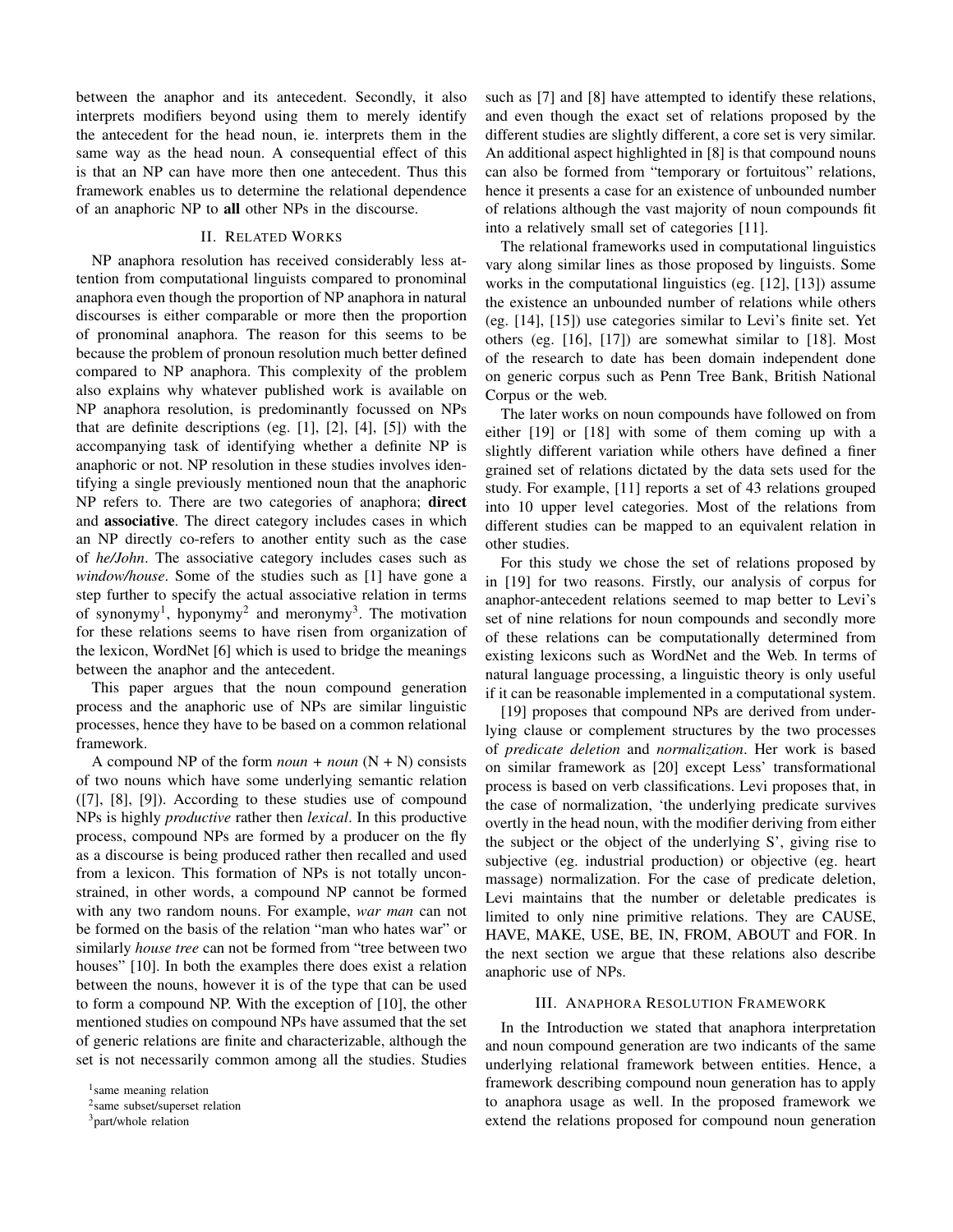by predicate deletion from [19] for interpretation of NP as well as pronominal anaphora.

An indirect reference such as *window* referring to *house* and *diesel* referring to *truck* is based on the predicates "house has windows" and "a truck uses diesel". In the case of noun compound generation, the predicate is deleted and the two entities are juxtaposed to form the noun compounds *house window* and *diesel truck*. For interpretation of the compound noun the consumer is expected to reconstruct the relation between the modifier and the head noun ([8], [19]). We propose that the compound noun generation process is very similar to NP anaphora, except in the latter case the modifier is not necessarily bound to the head noun as part of a noun compound. That is, it may exist in another clause, however the same relation is still expected to be reconstructed for a full interpretation of the anaphor. Hence, for the example for the predicate "house has window", we could have the full NP, *house window* produced by predicate deletion. However in addition, the same predicate coulc also be expressed anaphorically as in the following example:

*John bought a house in Glen Eden. The windows are wooden.*

In the example above the related entities from the predicate "house has windows" are separated into two different sentences, however the consumer is still expected to reconstruct the semantic relation as in the case of noun compound generation. Hence, with the proposed anaphora interpretation framework, the only difference between noun compound generation and anaphoric use of NPs is that in the former the two nouns are used together as a compound noun while in the latter the nouns are used separately as anaphor-antecedent pairs, however they are both governed by the same semantic framework.

Semantic relations between certain entities exit by default and can be assumed as part of the lexical knowledge by a producer. For example, the HAVE relation between *car* and *tyre* is part of lexicon so the noun compound *car tyre* and the noun *tyre* used anaphorically to refer to *car* is readily understood. However, in addition, a semantic relation can also be formed between two between two entities which are not usually related by the relation. In this case the relation is explicitly expressed by a predicate as context before the predicate is deleted to form a noun compound or used anaphorically. For example, after specifying the relation "the box has tyres", the noun *tyres* can be used to indirectly refer to *box* in the same way as the reference of *tyres* to *car*. However, the former can only be used in the context of the discourse in which the relation was expressed. This corresponds to Downing's [8] fortuitous relations. We distinguish between these two type of relations as persistent or contextual. Persistent relations are those that form part of the lexical knowledge which are valid within the context of an individual discourse as well as all other discourses. On the other hand contextual relations are transient and may be valid only for the duration of a single discourse, for example, "a cup on a table" or "John has a knife". The contextual relations can be expressed as either a verb or a preposition relating two entities in the discourse being processed.

As argued earlier, the semantic relations used by NP anaphora are same as those used for noun compound generation, hence for this study we adopted the set proposed in [19] consisting of the relations CAUSE, HAVE, MAKE, USE, BE, IN, FOR, FROM and ABOUT. In order to define a complete framework for anaphora interpretation, we needed to do two modifications to the nine relations from [19]. Both of these modifications were done in order to be able to better interpret and represent plural anaphoric NPs. This was done by introducing a new relation named ACTION, and by splitting the existing BE relation into BE-INST and BE-OCCR. These are explained next.

When two or more entities in a discourse are participating in the same or similar event, they can be referred to as a unit by a collective NP in the context of the discourse. Two entities in the same or similar action can be expressed by the conjunction *and* or described by two different clauses. For instance in the sentence "The coastguard and Lion Foundation Rescue helicopter were called out.", the entities *coastguard* and *Lion Foundation Rescue helicopter* are related to each other by the virtue of participating in the same action. Similarly, the clauses "the truck rolled down the hill" and "the ball rolled down the hill" would enforce the same relation between *truck* and *ball* since they are both engaged in the same action (roll). This relation between truck and ball is only valid for the context of the discourse, hence the relation is contextual. We describe this contextual relation as the ACTION relation which relates entities participating in events which are identified to be same or similar. The ACTION is used to describe an NP such as *runners* used to refer to *fox* and *Peter* from the context clause "The fox and Peter were running".

The second modification involved defining a finer grained BE relation in order to interpret existence of plurals in a different form. We split Levi's BE relation into BE-OCCR and BE-INST to distinguish between direct co-reference or identity relation and an instance relation. In a BE-OCCR relation an NP directly forms a one-to-one co-reference to another NP, eg. *John/he* and *John/the driver*. The BE-INST relation represents cases where an anaphor refers to a plural antecedent, in a partial capacity, for example, *both trucks/northbound truck*. In this case the NP *northbound truck* is an instance of *both trucks* which is distinct from a co-reference relation. It can be argued that all subset/ superset relations such as *John/driver*(John is an instance of driver) and *car/vehicle* (car is and instance of vehicle) is an instance relation. However we consider these as BE-OCCR relation since they function to identify the entity. Hence in the framework, the BE-INST relation only relates a plural NP and an NP representing a subset of the plural NP.

With this discussion we can now define and exemplify the eleven relation types was used for the purpose of anaphora interpretation. They are:

CAUSE - Includes all causal relations. For example,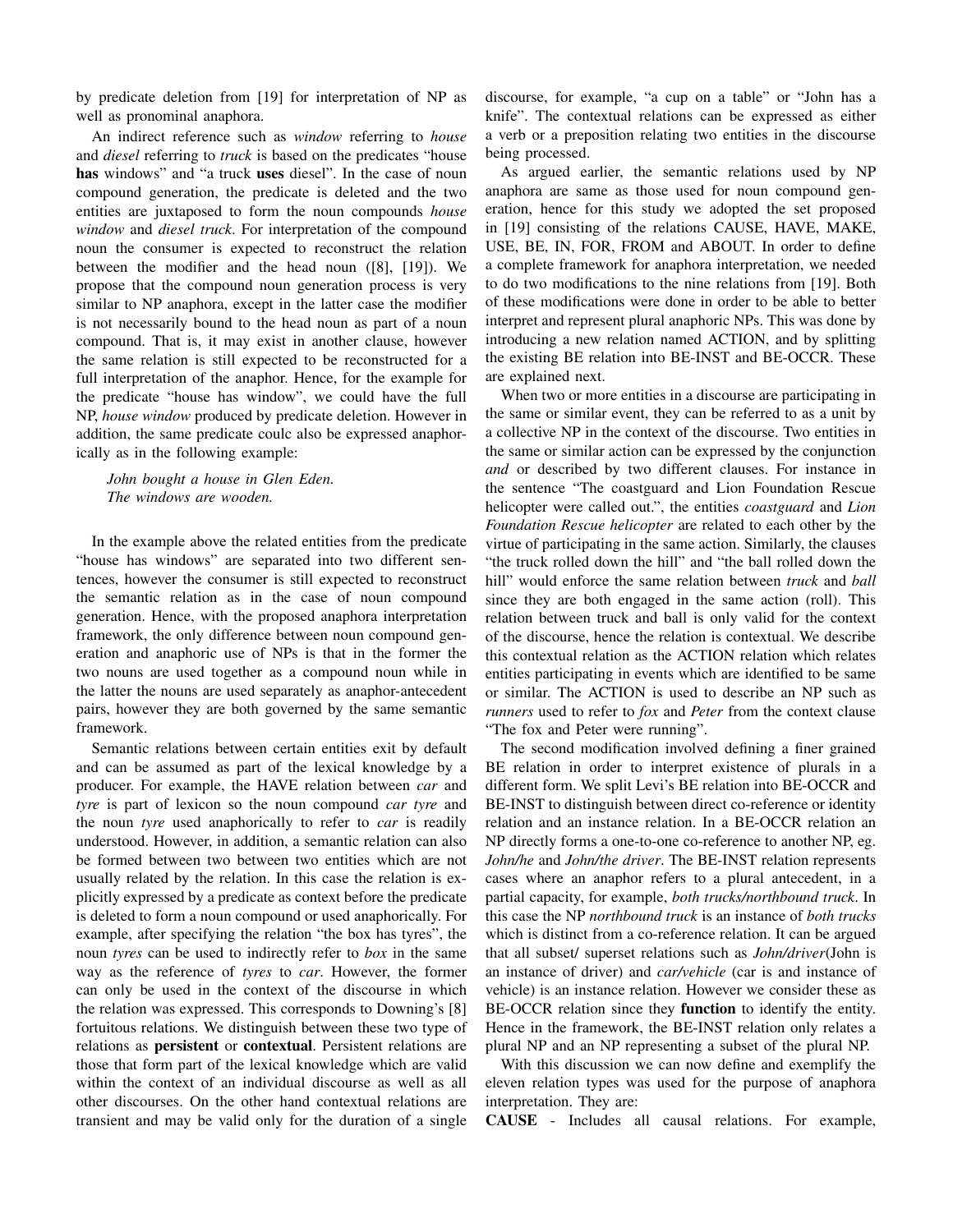## *battle/fatigue*, *earthquake/tsunami*

HAVE - Includes notions of possession. This includes diverse examples such as *snake/poison*, *house/window* and *cake/apple*.

MAKE - Includes examples such as *concrete house*, *tar/road* and *lead/pencil*.

USE - Some examples are *drill/electricity* and *steam/ship*.

BE-INST - Includes plural cases such as *both trucks/southbound truck*, *John/teachers*.

BE-OCCR - Describes the same instance participating in multiple events. For example *John Smith/Mr Smith/he* and *John Smith/the driver*.

IN - This relation captures grouping of things that share physical or temporal properties. For example *lamp/table* and *Auckland/New Zealand*.

FOR - This includes purpose of one entity for another. For example *pen/writing* and *soccer ball/play*.

FROM - This includes cases where one entity is derived from another. For example *olive/oil* and *wheat/flour*.

ABOUT - Describes cases where one entity is a topic of the other. For example *travel/story* and *loan/terms*.

ACTION - This is only a contextual relation meant to capture entities engaged in same or similar action either with the same object/s or a null object.

The next section describes the annotation experiment done in order to validate the that anaphora usage is based on the above relation types.

# IV. ANNOTATION EXPERIMENT

#### *A. Annotators*

For the purpose of human validation of all relations in the framework we used second and third year students enrolled in computer related degrees. The annotation experiments were done over a period of 4 weeks at the beginning of their usual classes. Four different streams were used each consisting of approximately 30 students. The students in each stream were given a basic training on the requirements of the annotation and they were given a single annotation task at the beginning of their class over a 4 week period. The whole annotation experiment was broken down into session based tasks involving 25 anaphoric NPs per task. This was done to ensure that each task was completed in about 10 minutes with minimal impact on the students class time. In addition, the annotators were not identified in any of the tasks. We only ensured that an annotator did not annotate the same task twice.

# *B. Annotation Data*

Our base input data used for content analysis for all aspects of NP usage consisted of 120 articles (of mixed genre) from *The New Zealand Herald*, *The Dominion Post* and *The Press* which are three major online newspapers from three different cities in New Zealand. The choice of the articles were not completely random. This corpora was developed to serve as the input data for the anaphora resolution system which is the parent project of this study. Hence, the corpora was developed

from the articles which were not too short (had more then 20 sentences), exhibited use of a variety of anaphoric uses (including pronominal anaphora) and had been written by different writers.

An inherent challenge in most NLP tasks is what is referred to as *data sparseness*. The term is used to describe a characteristic when a single chosen corpus cannot be used for consistent empirical validation of all aspects of a theory. This is because the prevalence of the different characteristics of an NLP theory can be unevenly distributed in a fixed corpus. Hence, we searched an extended corpus in order to make the lower threshold of 15 relations from each category. For this we used The Corpus of Contemporary American English [21]. This freely available corpora consisting of some 410 million words from a variety of genre and has an online web interface which can be used to do fairly complex searches for words and phrases hence forms an excellent resource for manual content analysis for NLP tasks.

We excluded validating the BE-OCCR relation since this is a non-ambiguous co-reference relation.

For the annotation experiment we used 3 streams of approximately 30 students giving us a total of 90 different annotators. Each annotator took 4 different tasks, one per week for a period of 4 weeks. Each task consisted of 25 antecedentanaphor pairs and was annotated by 2 streams, ie. approx. 60 annotators. We randomly discarded some annotation task sheets in order to have a consistent number of annotations for each pair resulting in 25 annotators for each task. Each relation type from (CAUSE, HAVE, MAKE, USE, BE-INST, IN, FOR, FROM, ABOUT, ACTION) as classified by the author was represented by 15 anaphor-antecedent pairs. The pairs from each of the 10 relation types were randomly selected to make up 6 task sheets, each consisting of 25 pairs. The total number of classifications for all relations amounted to 3750 with 375 classifications for each relation type consisting of 15 different anaphor-antecedent pairs.

Each of the streams were given a basic training on on semantic interpretation of the relation types using the examples in section section III. These examples were also given as a separate sheet with each annotation task. Each task sheet consisted of anaphor-antecedent pairs and a tick box for each of the relations. The annotators were asked to choose the relation which best describes the anaphor-antecedent pair. Two additional options, OTHER and NONE were also given. The OTHER was to be used if the annotator thought that a relation does exist but is not present in the given list and option NONE to be used if the annotator thought that the pair were not related at all.

Table I shows the confusion matrix of the relation types as identified by the annotators against the author's classification. Table II shows the corresponding confusion indices between the relation types. The confusion indices indicate the likelihood of a relation type to be interpreted as another type.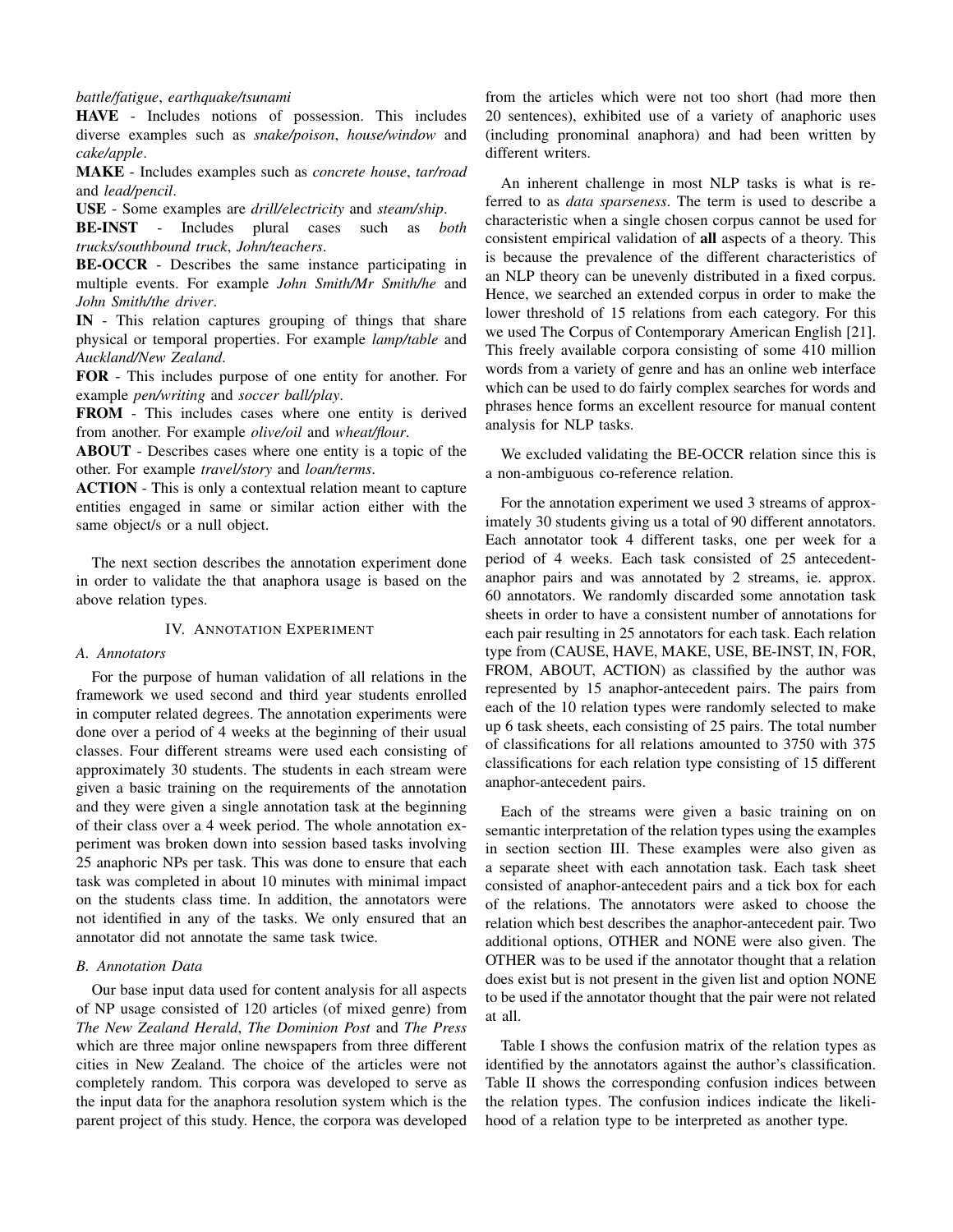|                | <b>CAUSE</b> | <b>HAVE</b> | <b>MAKE</b> | <b>USE</b>   | <b>BE-INST</b> | IN  | <b>FOR</b> | <b>FROM</b>       | <b>ABOUT</b> | <b>ACTION</b> | <b>OTHER</b> | <b>NONE</b> |
|----------------|--------------|-------------|-------------|--------------|----------------|-----|------------|-------------------|--------------|---------------|--------------|-------------|
| <b>CAUSE</b>   | 208          |             | 45          | 87           |                |     |            | 4                 | 14           |               | 15           |             |
| <b>HAVE</b>    |              | 196         | 113         | $\mathbf{r}$ |                | 13  |            | 46                |              |               |              |             |
| <b>MAKE</b>    |              | 45          | 206         | 120          |                |     |            | 4                 |              |               |              |             |
| <b>USE</b>     |              | 45          | 26          | 242          |                |     | 59         | $\mathbf{\Omega}$ |              |               |              |             |
| <b>BE-INST</b> |              |             |             |              | 347            |     |            | 19                |              |               | $\Omega$     |             |
| IN             |              | 64          | 37          |              |                | 241 |            | 33                |              |               |              |             |
| <b>FOR</b>     |              | 18          |             | 132          |                |     | 216        | 4                 |              |               |              |             |
| <b>FROM</b>    |              | Q           | 17          |              |                | 35  | 87         | 227               |              |               |              |             |
| <b>ABOUT</b>   | 48           | 11          |             | 56           |                |     |            |                   | 253          |               |              |             |
| <b>ACTION</b>  |              |             |             |              |                |     |            |                   |              | 351           | 19           |             |

TABLE I

CONFUSION MATRIX FOR THE NON-NORMALIZED NPS. THE COLUMNS GIVE THE ANNOTATIONS BY ANNOTATORS AGAINST THE AUTHOR'S ANNOTATIONS ON THE ROWS. EACH RELATION CATEGORY HAD A TOTAL OF 375 ANNOTATIONS DONE BY 50 DIFFERENT ANNOTATORS. THE BOLDED ENTRIES INDICATE NUMBER OF ANNOTATIONS AGREEING WITH AUTHOR'S ANNOTATIONS

|                | <b>CAUSE</b> | <b>HAVE</b> | <b>MAKE</b> | <b>USE</b> | <b>BE-INST</b> | IN   | FOR  | <b>FROM</b> | <b>ABOUT</b> | <b>ACTION</b> | <b>OTHER</b> | <b>NONE</b> |
|----------------|--------------|-------------|-------------|------------|----------------|------|------|-------------|--------------|---------------|--------------|-------------|
| <b>CAUSE</b>   | 0.55         |             | 0.12        | 0.23       |                |      |      | 0.01        | 0.04         |               | 0.04         | 0.01        |
| <b>HAVE</b>    |              | 0.52        | 0.30        | 0.02       |                | 0.03 |      | 0.12        |              |               |              |             |
| <b>MAKE</b>    |              | 0.12        | 0.55        | 0.32       |                |      |      | 0.01        |              |               |              |             |
| <b>USE</b>     |              | 0.12        | 0.07        | 0.65       |                |      | 0.16 | 0.01        |              |               |              |             |
| <b>BE-INST</b> |              |             |             |            | 0.93           |      |      | 0.05        |              |               | 0.02         |             |
| IN             |              | 0.17        | 0.10        |            |                | 0.64 |      | 0.09        |              |               |              |             |
| <b>FOR</b>     |              | 0.05        | 0.01        | 0.35       |                |      | 0.58 | 0.01        |              |               |              |             |
| <b>FROM</b>    |              | 0.02        | 0.05        |            |                | 0.09 | 0.23 | 0.61        |              |               |              |             |
| <b>ABOUT</b>   | 0.13         | 0.03        |             | 0.15       |                |      |      | 0.02        | 0.67         |               |              |             |
| <b>ACTION</b>  |              |             |             |            |                |      |      | 0.00        | 0.01         | 0.94          | 0.05         |             |

TABLE II

CONFUSION INDEX MATRIX BETWEEN THE RELATION TYPES CORRESPONDING TO TABLE I. THE BOLDED ENTRIES INDICATE THE INDEX OF ANNOTATIONS WHICH WERE THE SAME AS THAT OF THE AUTHOR'S.

## V. RESULTS

The first observation of the annotation results from table I is that only 2 annotations out of a total of 3750 were classified as NONE indicating that the annotators by and large thought that the pairs given had some relation. In addition a total of 43 (approx. 1.1%) annotations were classified as OTHER, indicating the relations were described by a relation not in the list of 10 that were given. The main categories that were interpreted as having some other relation were CAUSE and ACTION, however these were still a very small percentage with indices of 0.04 and 0.05 respectively. The bolded entries in table II give the percentage agreement of the relation types agreeing with that of the author. The relation types BE-INST and ACTION have the highest conformance indicating they are the least ambiguous. The other types vary from a low figure of 0.52 for HAVE to 0.67 for ABOUT with an overall agreement value of 0.66. The relation types that were easily confused and hence can be interpreted as semantically close were HAVE and MAKE USE. Conflating these 3 categories gives us an agreement index of 0.89. Another crucial observation is for the FROM relation. Although not by large amounts, this relation type seems to be confused with all other categories. This prompted us to closely examine the task sheets to see if there were consistent misclassifications by the author, however no such patterns were found. Some of the classifications seemed to use the FROM type as a "fall back" category.

In order to compare the inter-annotator agreement with other similar studies we also computed the Fleiss'  $\kappa$  measure. The  $\kappa$  index for the overall annotation tasks was computed to be

| Study | Agreement Index No. of Relations |    |
|-------|----------------------------------|----|
| [11]  | $0.57 - 0.67 \kappa$             | 43 |
| [22]  | $0.61~\kappa$                    | 22 |
| [23]  | $0.68~\kappa$                    | 6  |
| [17]  | 52.31 %                          | 20 |
| [24]  | $0.58\ \kappa$                   | 21 |
|       |                                  |    |

TABLE III

INTER-ANNOTATOR AGREEMENT COMPARISON BETWEEN STUDIES DEALING WITH RELATIONS BETWEEN COMPOSITE NOUNS OF NOUN **COMPOUNDS** 

0.64 and the value with HAVE, MAKE and USE conflated was 0.86. The overall  $\kappa$  value 0.64 compares well the interannotator figures from other annotation experiments dealing with identification of relations. For comparison some of the results are summarized in table III.

## VI. DISCUSSION

The annotation experiment results strongly indicates that the the two natural language usage phenomena of compound noun generation and anaphoric use of nouns are based on the same underlying semantic structure. Since they are two different processes they have been studied as two separate nlp research areas as well. The proposed framework for anaphora resolution allows us to marry the two nlp areas so that we can better share computational advances in the two research areas. Recently there has been an increased momentum [15], [11], [13], [12], [25], [26], [27], [28] towards automatic derivation of relations between composite nouns in noun compounds, most of them based on relations from [19]. This will result